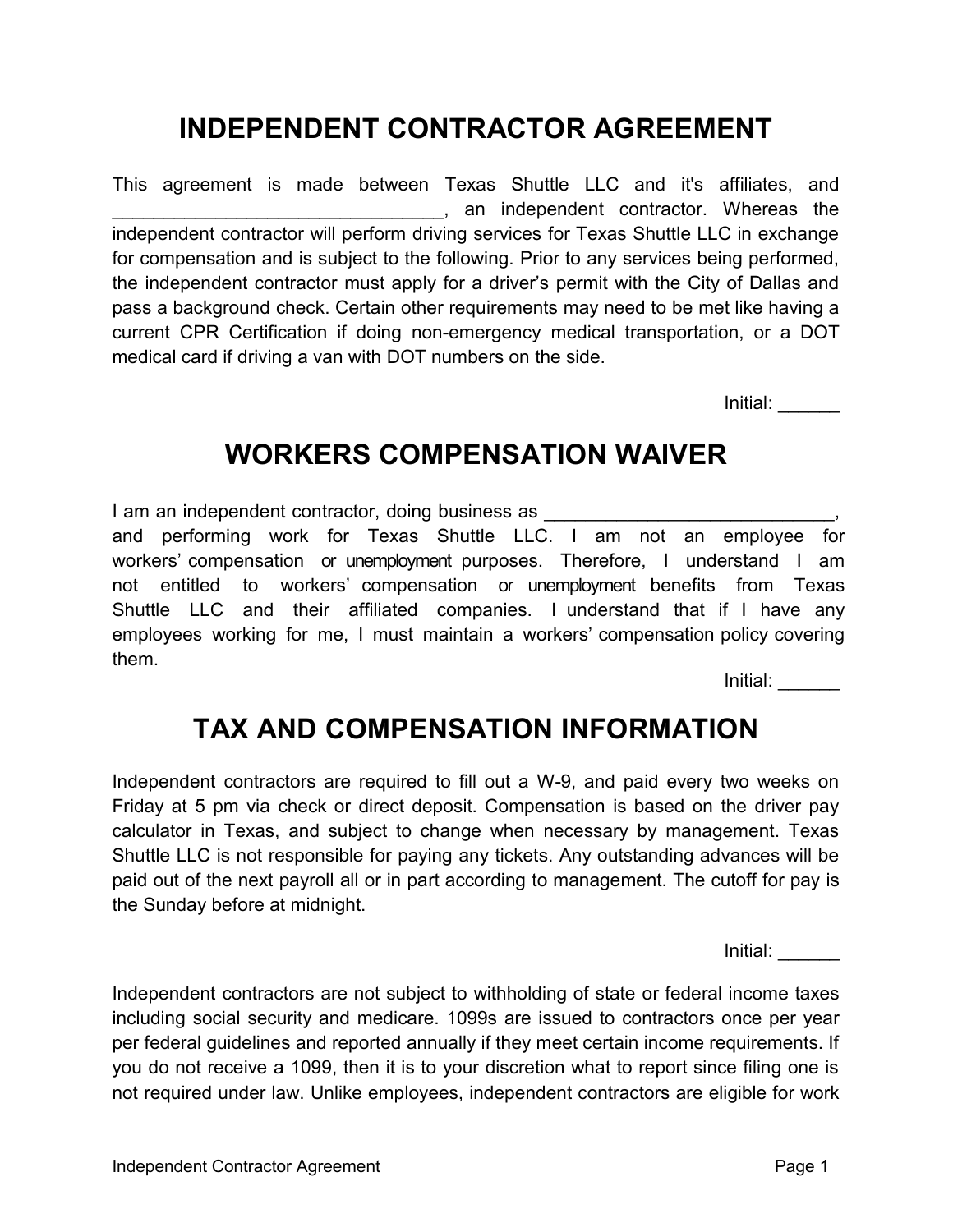related deductions for items like gas, cell phone, bottled water, meals and entertainment, clothing, etc. We cannot give you legal or tax advice, so please consult a tax professional for more details.

Initial: \_\_\_\_\_\_

# ZERO TOLERANCE POLICY

Texas Shuttle LLC has a zero tolerance policy prohibiting the use of intoxicating substances and smoking cigarettes. Any driver using intoxicating substances, smoking cigarettes in or around vehicles, or failing an alcohol or drug test will be automatically terminated and not eligible for rehire. Drivers will receive a copy of this policy and agree to it prior to employment or contract work. Any driver suspected by company management of using intoxicating substances will be required to be tested as soon as possible; the company also reserves the right to do random drug and alcohol testing. Drivers will not be able to pick up passengers until they are tested. Any refusal to testing will result in termination. Passengers suspecting the use of intoxicating substances by a driver are encouraged to send us an email or call our main number to report an incident. You can also report driver complaints to the City of Dallas by dialing 311.

Initial: \_\_\_\_\_\_

#### **TERMINATION**

This agreement can be terminated after completing the rides assigned by either party with or without notice. All interactions with management are for training and scheduling purposes only, and should not be interpreted as control or supervision. Independent contractors with vehicle violations, accidents, marking trips completed and not showing up, being late picking up customers, unprofessional behavior, bad reviews, or failing to meet minimum standards for driver performance will be terminated, and are not eligible for unemployment benefits. Upon termination all company property including vehicles, keys, and proprietary information must be returned immediately, or the replacement cost of the items will be deducted from the contractors final pay. If the value of the items exceeds final pay to the contractor, a police report will be filed for the stolen items if they are not received within 3 business days. Initial: Initial: Initial: Initial: Initial: Initial: Initial: Initial: Initial: Initial: Initial: Initial: Initial: Initial: Initial: Initial: Initial: Initial: Initial: Initial: Initial: Initial: